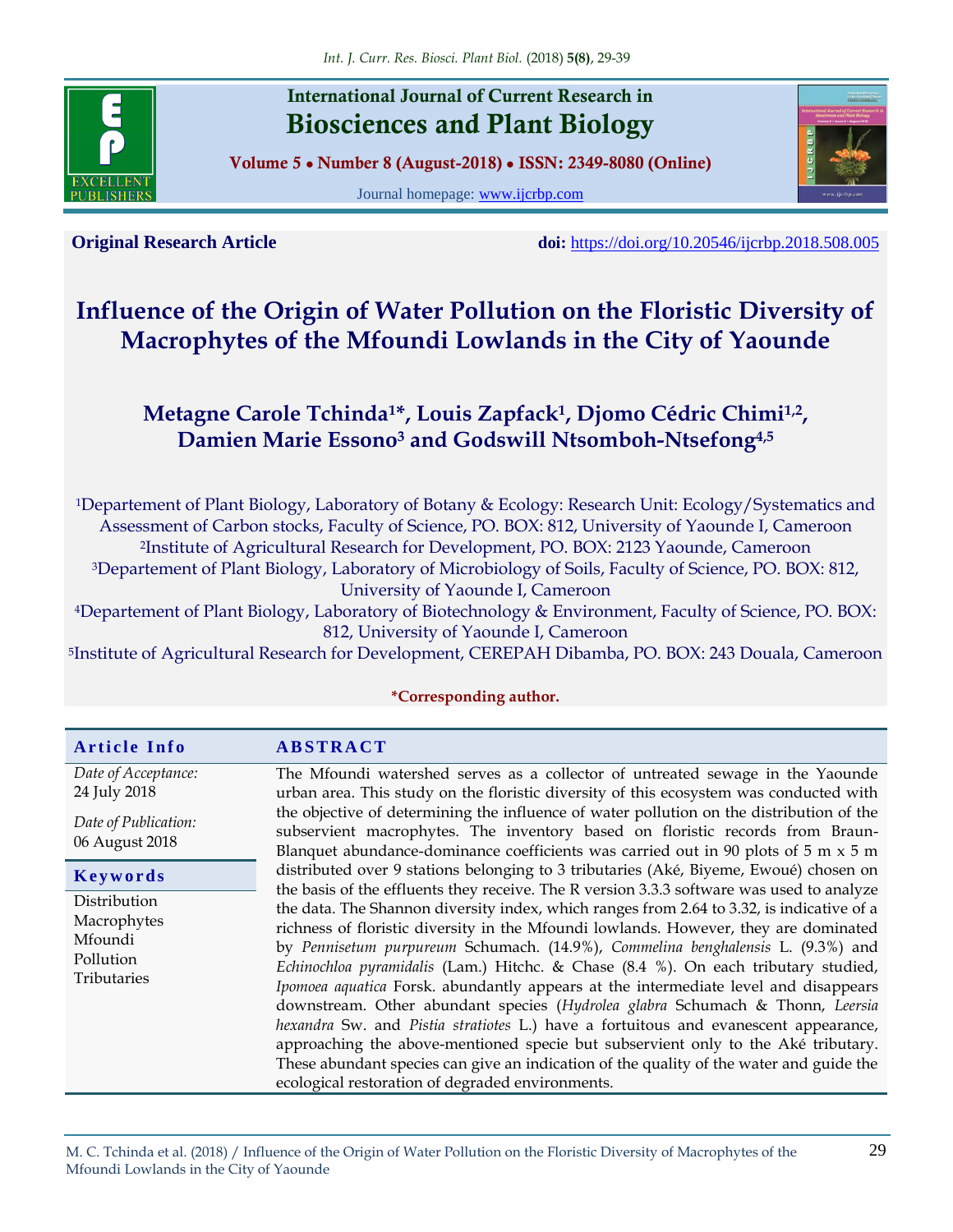#### **Introduction**

Human activities are one of the major causes of degradation of aquatic ecosystems (Vasquez and Favila, 1998, Priso et al., 2010, 2012 and 2014). In Cameroon, as in most developing countries, the streams in the urban areas are subjected to the discharge of untreated pollutants such as domestic sewage and industrial effluents, which degrade water quality while modifying the biodiversity of the ecosystems that constitute them (Winter and Duthie, 1998; Beyene et al., 2009). In the case of Yaounde city, industrial and agro-industrial activities develop on the Mfoundi watershed (Feudjeu, 2012). This leads to the accumulation of organic matter and increase in the basicity of water and suspended matter, which make Mfoundi a polluted watershed (Leutche et al., 2009). Despite all the work done on Mfoundi, it appears that the Mfoundi watershed is highly polluted (Ajeagah et al., 2006); this pollution of chemical and organic origin is the result of urban and industrial waste disposal in the city of Yaounde (Foto et al., 2011).

Previous studies on the quality of surface water in the city of Yaounde and more specifically the Mfoundi watershed have highlighted the presence of faecal contaminants (Foto, 1989; Kemka, 2000; Zébazé, 2000; Niyitegeka, 2001; Djuikom et al., 2009; Kuitcha et al., 2010; Nougang et al., 2011; Ajeagah et al., 2012; Anonyme, 2013). Based on physicochemical and bacteriological findings, Djuikom et al. (2009) concluded that the pollution of the Mfoundi watershed poses an increased risk of infection for the populations and that an urgent need to control the discharge of wastewater in this basin is required. Kuitcha et al. (2010) reported that the level of pollution in the Mfoundi watershed causes significant degradation of its waters and underlined the need to develop appropriate sanitation strategies. Ebang et al. (2012) have shown that epilithic diatoms are sensitive to variation in water quality of Mfoundi and can be used as bioindicators of the health status of Cameroon's urban water bodies. In this context, it is difficult with the current state of knowledge to define the specific characteristics of macrophytes in

the Mfoundi watershed. However, some plants such as *Echinochloa pyramidalis* have the capacity to purify wastewater discharged there (Fonkou et al., 2010; Djumyom et al., 2016). In addition, plants participate in the biotic and abiotic processes that occur in ecosystems and are therefore markers of environmental change (Ramade et al., 1984, Sauberer et al., 2003).

The urban environmental health can be determined by analysis of pollutants, by satellite methods or analysis of plant communities (Priso et al., 2000; Markert et al., 2003). The study of aquatic organisms provides an analysis that integrates the contamination of ecosystems because their presence or abundance reflects the successive environmental conditions that have occurred during their development (Jüttner et al., 1996; Soininen 2002; Beyene et al., 2009). The objective of this study is to show the influence of urban pollutant released from of various origins on the distribution of aquatic macrophytes and the pollution gradient of three Mfoundi tributaries.

#### **Materials and methods**

#### **Study area**

The study was carried out in Yaounde, the political capital of Cameroon, situated between 3° 30 and 3° 58 north latitude and 11° 20 and 11° 40 east longitude (Santoir and Bopda, 1995). This city is located on the southern plateau of Cameroon whose average altitude is 760 m (Abossolo et al., 2015). Yaounde is under the influence of a particular equatorial climate called "Yaounde climate" characterized by average rainfall of 1564.7 mm/year, an average temperature of 23.5° C and the annual thermal amplitude of 2.4 (Abossolo et al., 2015). Four seasons of unequal importance, varying in duration from one year to another, are observed, and are distributed as follows: a long dry season (mid-November to mid-March), a short rainy season (mid-March to mid-June), a short dry season (mid-June to mid-August) and a long rainy season (mid-August to mid-November). Only the Northwest and West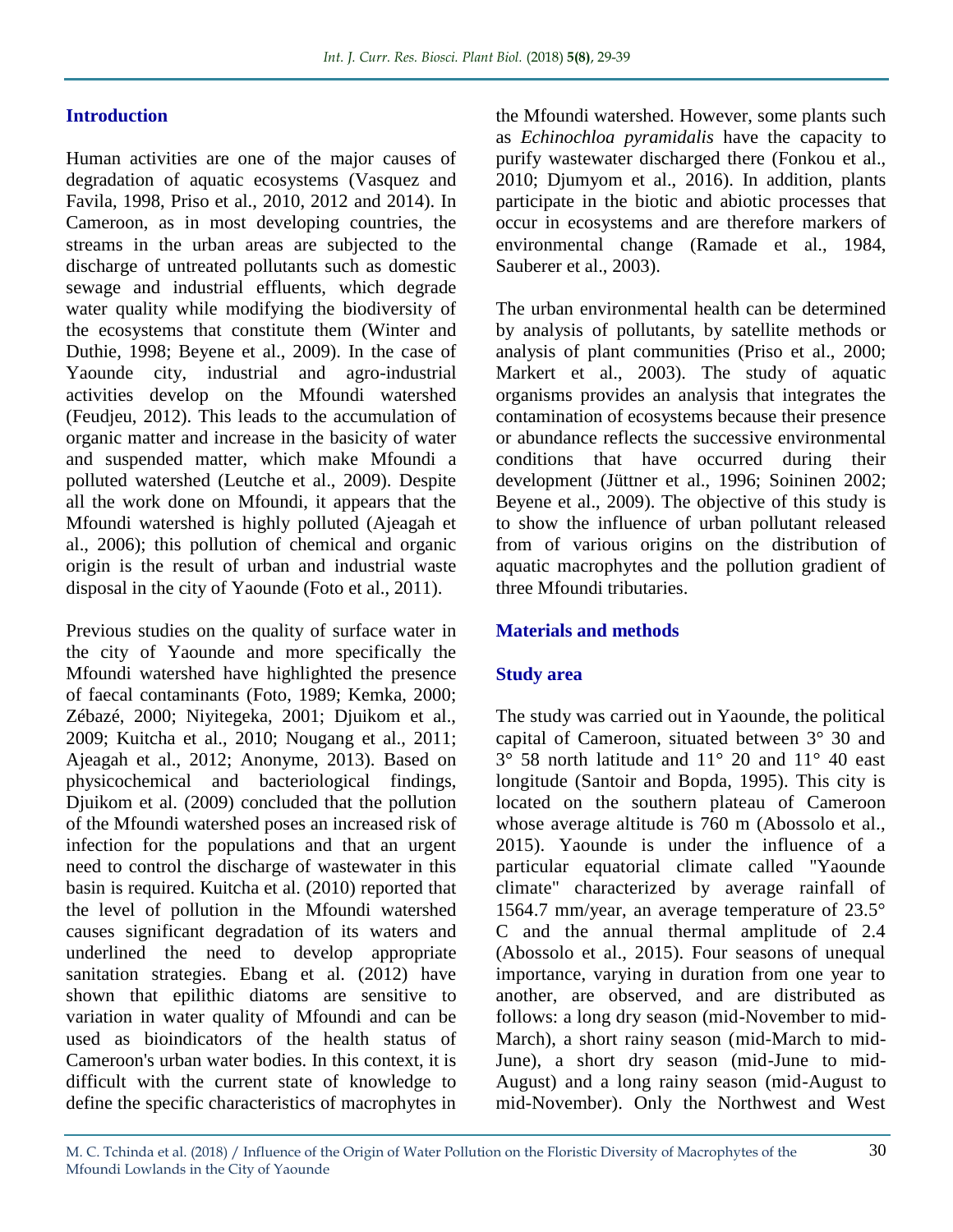outskirts of Yaounde have few semi-deciduous forest relics with *Sterculiaceae* and *Ulmaceae* (Letouzey, 1985). In downtown and the pericentral area, rapid urbanization has decimated the existing forest, the greenery is visible swamp vegetation, fields and public gardens. Its base consists essentially of metamorphic and crystalline formations (Vicat and Bilong 1998 cit. Ebang et al., 2012) that give acidic soils with a pH below 6. The hydrographic network consists of Mfoundi and tributaries that irrigate almost the entire city. Mfoundi rises northwest of the city of Yaounde, mountain tops and Febe Mbankolo (1100 m), through the capital and join Mefou by the Borough of Afan-Oyoa. It drains 11 main tributaries: Tongolo, Ntem, Ebogo, Ewoue, Aké, Nkié, Odza (left bank) and Abiergué, Mingoa, Olézoa, Biyemé (right bank). Preliminary work has been done on the 11 tributaries of Mfoundi. The purpose is to list the types of waste and discards observed along the course of the tributary. At the end of this preliminary work, 3 tributaries of Mfoundi were selected (Fig. 1) according to the origins of the effluents they receive:

- The Aké tributary located on the left bank of the Mfoundi watershed where the industries are concentrated (the breweries of Cameroon, the Cameroonian union of breweries, the Coca Cola factory, the SODECAO (cocoa development company) and the SCDP (Cameroonian company of petroleum depots)). Its length is 5.3 km. This tributary receives chemical and organic pollutants of industrial origin;
- The Biyeme tributary located on the right bank of the Mfoundi watershed. Its length (11.6 km) makes it the most important tributary of the Mfoundi watershed (Foto et al., 2011). This tributary receives chemical and organic pollutants of domestic origin. However, its downstream part located in the Ahala district is considered here as the reference site given its position and its distance from all sources of pollution upstream of this tributary;
- Tributary Ewoué located on the left bank of the catchment basin of Mfoundi. Its length is 3.2 km. It is the only tributary of Mfoundi that is located near a market. Therefore, it receives a chemical and organic pollution of various origins.



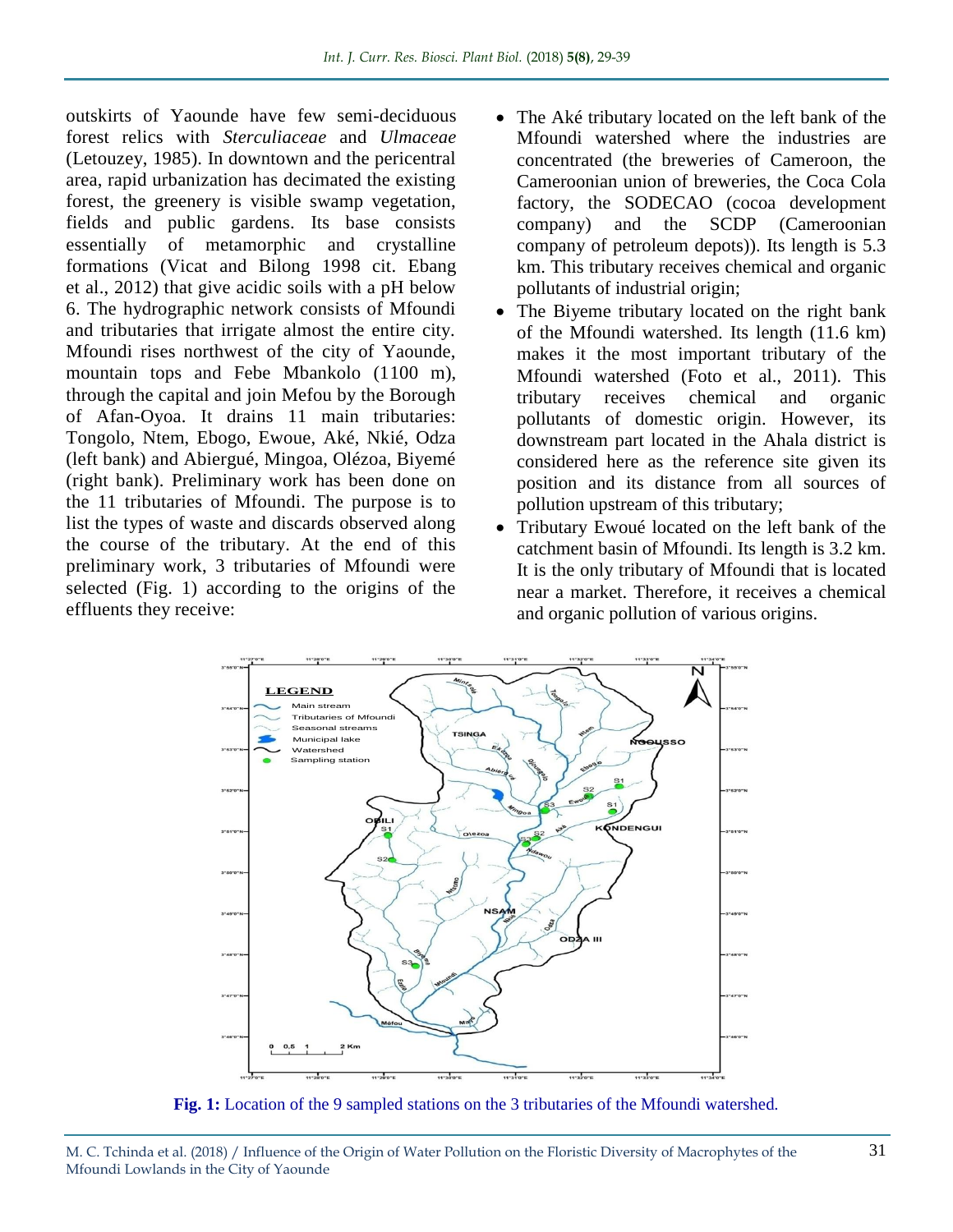#### **Data collection**

Following the longitudinal gradient of each tributary, 10 plots of 5 m x 5 m distributed at regular intervals (5 m) were defined upstream, at an intermediate level and downstream of the tributary before its meeting with Mfoundi. These 3 points (upstream, intermediate and downstream) were considered as sampling stations or sites on each tributary made up a total of 90 plots, or 30 plots per tributary. The floristic survey was carried out during the long dry season and the big rainy season and was based on the identification of all macrophytes present in the sampled plots. Unidentified species in the field were harvested, labeled, pressed and dried; their identification was done by comparison of samples with the specimens of the National Herbarium of Cameroon. According to the average recovery rate of species, each of these species is affected by a Braun-Blanquet abundance-dominance coefficient (Masens, 1997). This coefficient, which varies from  $+$  to 5, is distributed as follows:

- $+=$  simple presence, corresponding to an average recovery of 0.5;
- $1 =$  recovery of 1 to 5%, corresponding to an average recovery of 3;
- $2 =$  recovery of 5 to 25%, corresponding to an average coverage of 15;
- $3 =$  recovery of 25 to 50%, corresponding to an average recovery of 37.5;
- $4 =$  recovery of 50 to 75%, corresponding to an average recovery of 62.5;
- $5 =$  recovery greater than 75%, corresponding to an average recovery of 87.5.

#### **Data analysis**

The floristic data were analyzed using the "Biodiversity R" package, software R version 3.3.3 (Kindt and Coe, 2005). Diversity indices such as Piélou and Shannon were calculated for the floristic characterization of the different stations. In addition to the Sorensen similarity index, the floristic affinities between the different stations were assessed using a Principal Component Analysis.

The average recovery rate (RM) of a species in a given environment, which is the average percentage of occupancy of this specie in each station, was calculated using the dominance coefficient of abundance with the formula:  $RMi = (Ri / total)$ number of records) where Ri is the total recovery of specie i in the medium.

The presence index (Pi) corresponds to the average recovery of species i on the total recovery of individuals.  $Pi = RMi / \Sigma RM$ .

The Shannon-weaver index (H ') makes it possible to evaluate the floristic diversity. This index varies according to the average recovery of each species and the number of species present. It is high because a large number of species participate in land occupancy. It is expressed in bits per individual (Frontier et al., 2008; N'da et al., 2008). The formula used is as follows: H '=  $- \Sigma$  pi log<sub>2</sub> pi; Pi is the relative proportion of the average recovery of species i (values between 0 and 1).

The Piélou equilibrium (J) makes it possible to measure the equidistribution of the species of the stand with respect to an equal theoretical distribution for all the species. It is obtained by the formula:  $J = H'/\log_2 S$ ; S is the number of species present. The J index tends to 0 when there is dominance of a single species and to 1 when a maximum of species participates in the recovery (Frontier et al., 2008; N'da et al., 2008).

The similarity index of Sorensen makes it possible to assess the floristic affinity between two ecological environments. It is greater than 50% when there is floristic affinity between two environments and less than 50 % otherwise. It is calculated by the following formula:  $CS = (2 \text{ c/a} +$ b) x 100 with ( $a =$  number of species of medium A,  $b =$  number of species of medium B and  $c =$  number of species common to both ecological environments).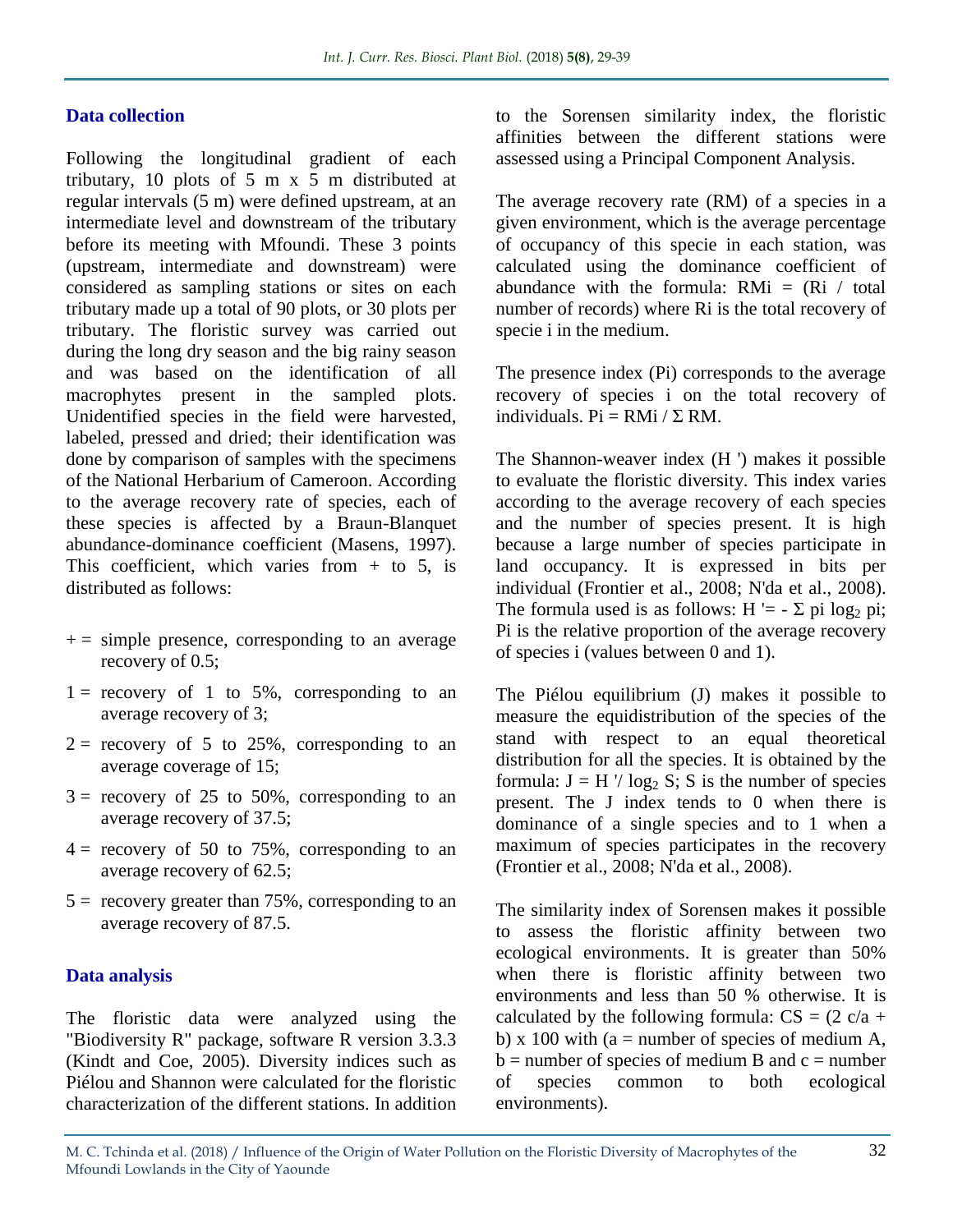#### **Results**

#### **Specific richness**

A total of 135 species in 102 genera and 44 families were inventoried on the 3 tributaries. The most diverse families in terms of species richness are *Asteraceae* (16 species), *Poaceae* (12 species) and *Euphorbiaceae* (10 species). The most abundant *Asteraceae* are: *Tithonia diversifolia* (39.39%), *Struchium sparganophora* (21.81%) and *Acanthospermum hispidum* (14.80%). The most abundant *Poaceae* are: *Pennisetum purpureum*  (43.56%), *Echinochloa pyramidalis* (24.56%) and *Panicum maximum* (12.33%). The most abundant *Euphorbiaceae* are: *Ricinus communis* (49.38%), *Phyllanthus amarus* (21.39 %) and *P. acidus*  (8.23%).

The Principal Component Analysis represented in Fig. 2 shows 3 plant associations according to the 3 groups observed:

- The first group, positively correlated along the ordinate axis consists solely of the site of Biyeme 3 which is the control site. It moves away completely from all the other stations. The abundant species present only in this site are: *Costus afer*, *Mitragyna stipulosa*, *Nymphaea lotus*, *Rhynchospora corymbosa* and *Setaria megaphylla*.
- The second group correlated positively along the abscissa axis consists only of the Aké 2 site. *Hydrolea glabra*, *Leersia hexandra* and *Pistia stratiotes* are 3 abundant and exclusive species at this station which is located at an intermediate level of the Aké tributary. *Ipomoea aquatica* is another species of this station that is also abundant only in stations that are intermediate to these 3 tributaries (Table 1). These abundant species, which appear abundantly only at the intermediate level of the tributaries, may have an indication of the quality of the water.
- The third group occupying the center of the axes consists of the rest of the other stations. The abundant species of this group are:

*Commelina benghalensis*, *Echinochloa pyramidalis*, and *Pennisetum purpureum*. Fig. 3 shows these species according to their abundance in the whole of the floristic inventory.



**Fig. 2:** Principal Component Analysis showing floristic affinities between sites.



**Fig. 3:** Curve showing 3 most abundant species in the inventory according to their proportion.

#### **Diversity index**

The species richness decreases from upstream to downstream on the affluent Aké and Ewoué. The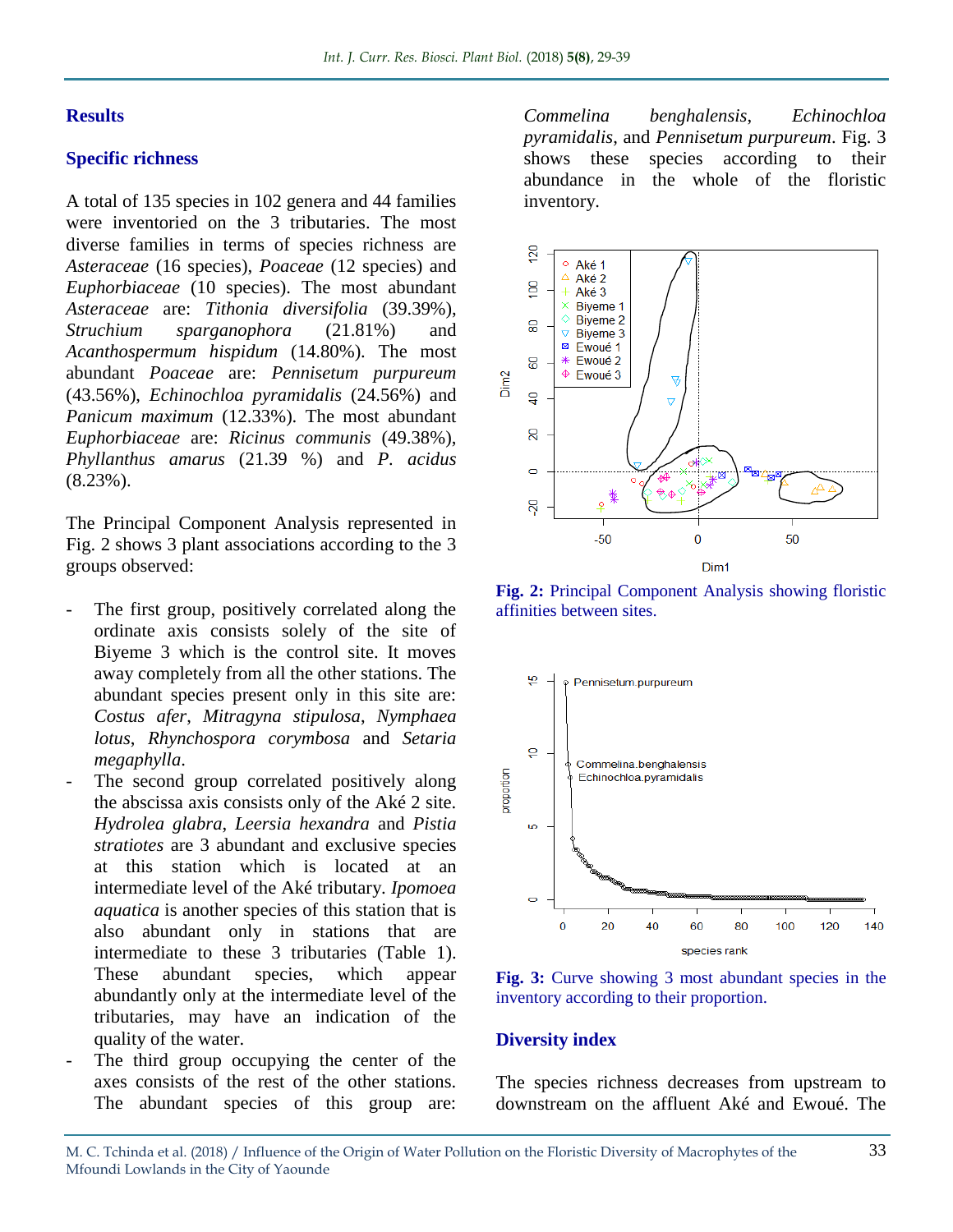opposite trend was observed on the Biyeme tributary, where it is stable from upstream to intermediate point and then increases downstream (Table 2). The Aké 3 station has the smallest number of species (28 species) while the Biyeme 3 station has the highest species richness (52 species).

| <b>Sites</b>             | Aké          | <b>Biyeme</b>  |                         |              |                | Ewoué                   |              |                |                         |
|--------------------------|--------------|----------------|-------------------------|--------------|----------------|-------------------------|--------------|----------------|-------------------------|
| <b>Espèces</b>           | $\mathbf{1}$ | $\overline{2}$ | $\overline{\mathbf{3}}$ | $\mathbf{1}$ | $\overline{2}$ | $\overline{\mathbf{3}}$ | $\mathbf{1}$ | $\overline{2}$ | $\overline{\mathbf{3}}$ |
| Acroceras zyzanioides    | 0.06         |                |                         |              | 1.62           | 13.0                    |              | 1.53           |                         |
| Alternanthera ficoidea   | 1.73         | 0.38           | 7.08                    | 5.12         | 4.42           | 0.50                    | 6.16         | 4.85           | 1.69                    |
| Alternanthera sessilis   | 1.73         | 3.88           | 1.77                    | 3.56         | 3.98           | 1.17                    | 3.56         | 6.94           | 1.64                    |
| Amaranthus esculentus    | 1.40         | 0.77           | 0.04                    | 3.12         | 4.16           |                         | 0.33         | 0.05           | 1.09                    |
| Commelina benghalensis   | 8.75         | 7.12           | 5.09                    | 12.2         | 8.76           | 7.34                    | 14.9         | 12.2           | 9.69                    |
| Costus afer              |              |                |                         |              |                | 4.17                    |              |                |                         |
| Echinochloa pyramidalis  | 2.81         | 16.7           | 11.5                    | 4.05         | 5.70           | 0.33                    | 23.5         | 4.85           | 8.59                    |
| Hydrolea glabra          |              | 17.5           |                         |              |                |                         |              |                |                         |
| Ipomoea alba             | 0.66         | 0.38           | 3.10                    | 3.11         |                | 0.33                    |              |                | 6.01                    |
| Ipomoea aquatica         |              | 6.35           |                         |              | 11.2           |                         | 1.47         | 3.93           |                         |
| Ipomoea batatas          | 4.87         | 0.04           |                         | 4.67         | 4.47           | 5.34                    | 7.07         | 1.27           | 4.17                    |
| Justicia secunda         | 4.21         |                |                         | 8.46         | 0.57           |                         | 1.41         |                |                         |
| Leersia hexandra         |              | 5.19           |                         |              |                |                         |              |                |                         |
| Ludwigia abyssinica      |              | 4.62           | 0.66                    | 0.04         | 1.14           | 1.37                    |              |                |                         |
| Luffa aegyptiaca         | 3.74         | 0.96           | 2.21                    | 1.33         | 5.87           |                         |              |                | 3.57                    |
| Mitragyna stipulosa      |              |                |                         |              |                | 4.00                    |              |                |                         |
| Nymphaea lotus           |              |                |                         |              |                | 4.67                    |              |                |                         |
| Panicum maximum          | 2.07         | 6.15           | 8.42                    | 4.00         | 2.63           | 3.50                    | 3.68         | 1.84           | 4.57                    |
| Pennisetum purpureum     | 37.8         | 3.08           | 18.4                    | 6.23         | 15.5           | 9.18                    | 3.45         | 29.8           | 22.3                    |
| <i>Pistia stratiotes</i> |              | 3.46           |                         |              |                |                         |              |                |                         |
| Polygonum lanigerum      |              | 3.85           | 1.33                    |              |                |                         |              | 6.89           | 1.49                    |
| Polygonum salicifolium   |              | 3.19           | 2.66                    |              |                | 5.00                    |              |                |                         |
| Ricinus communis         |              |                |                         | 1.78         |                |                         |              |                | 3.98                    |
| Rhynchospora corymbosa   |              |                |                         |              |                | 7.17                    |              |                |                         |
| Setaria barbata          | 1.80         | 0.96           |                         | 4.50         | 2.06           |                         | 0.84         | 1.78           | 0.74                    |
| Setaria megaphylla       |              |                |                         |              |                | 4.17                    |              |                |                         |
| Struchium sparganophora  |              | 1.15           | 2.66                    |              |                | 8.01                    |              |                |                         |
| Tithonia diversifolia    |              |                | 9.74                    | 4.45         |                | 0.16                    |              | 2.96           | 10.5                    |
| Xanthosoma mafaffa       | 2.14         | 0.11           | 2.66                    | 4.67         | 0.78           |                         | 3.34         | 2.96           | 0.49                    |
| Zehneria scabra          | 3.94         |                | 8.86                    | 2.23         | 1.09           |                         | 1.98         | 3.16           | 3.23                    |

 $1 =$  upstream;  $2 =$  intermediate;  $3 =$  downstream.

#### **Table 2.** Diversity index in the different study stations.

| <b>Tributaries</b> | <b>Stations</b> | <b>Specific richness</b> | <b>Shannon</b> index | Piélou equitability |
|--------------------|-----------------|--------------------------|----------------------|---------------------|
| Aké                |                 | 50                       | 2.73                 | 0.698               |
|                    | ∠               | 45                       | 2.92                 | 0.766               |
|                    | 3               | 28                       | 2.77                 | 0.833               |
| Biyeme             |                 | 46                       | 3.32                 | 0.866               |
|                    | $\overline{2}$  | 46                       | 3.15                 | 0.824               |
|                    | 3               | 52                       | 3.19                 | 0.808               |
| Ewoué              |                 | 50                       | 2.92                 | 0.745               |
|                    | 2               | 43                       | 2.64                 | 0.701               |
|                    | 3               | 46                       | 2.87                 | 0.751               |

M. C. Tchinda et al. (2018) / Influence of the Origin of Water Pollution on the Floristic Diversity of Macrophytes of the Mfoundi Lowlands in the City of Yaounde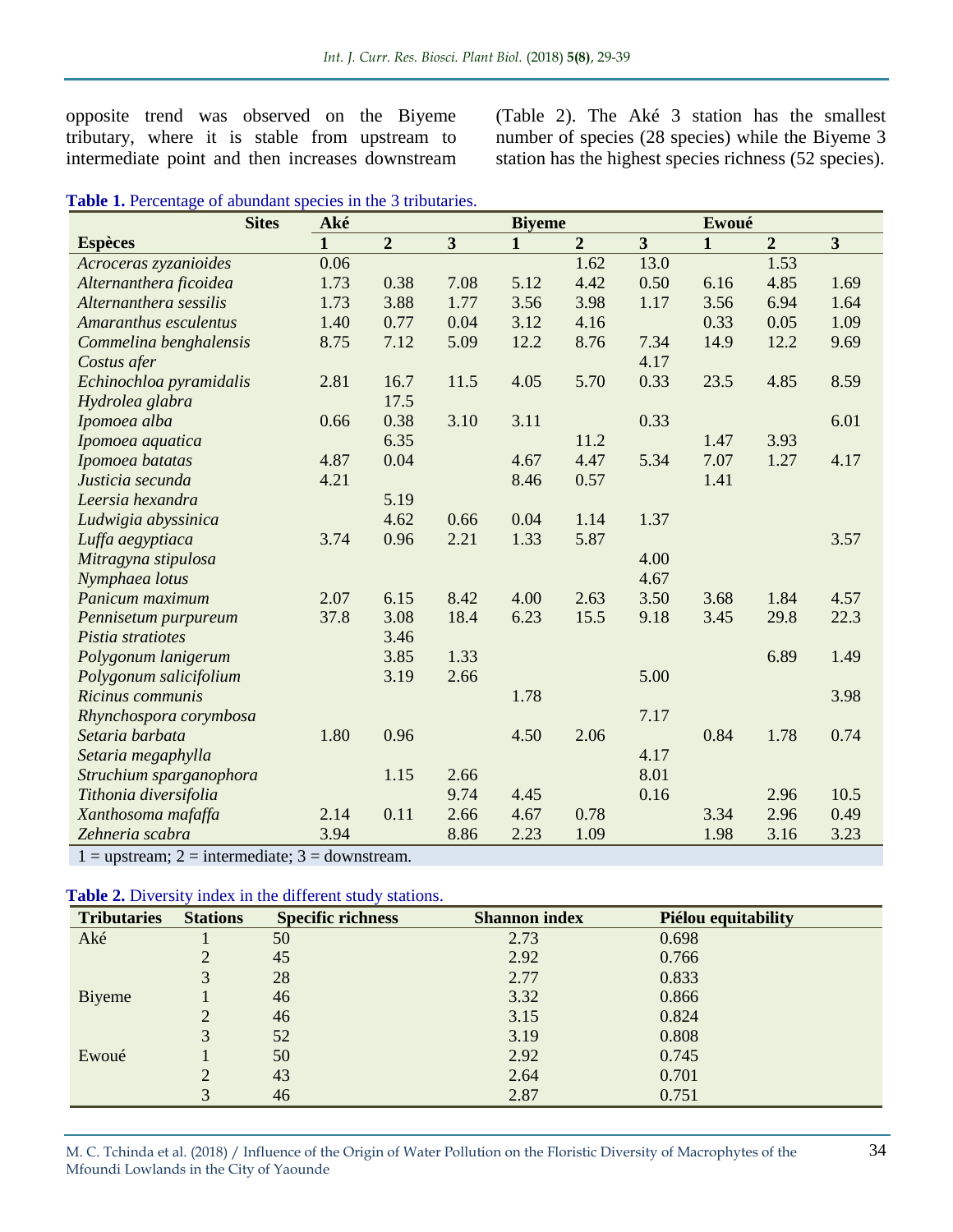The Shannon diversity index increases from upstream to downstream on the Aké tributary and decreases from upstream to downstream on the Biyeme and Ewoué tributary. The highest Shannon index (3.32) is obtained at Biyeme 1 (Etoug-ebe) and the lowest (2.64) at Ewoué 2 (Corneillet). Table 2 shows that Piélou equitability varies from 0.698 (Aké 1) to 0.866 (Biyeme 1). The similarity coefficients of Sorensen between the control station or Biyeme 3 and the other stations vary from 21.35 % to 39.17 %, so they are all less than 50% (Table 3). These are the lowest similarity indices observed in Table 3.

| Table 3. Coefficient of similarity of Sorensen between the different stations. |
|--------------------------------------------------------------------------------|
|--------------------------------------------------------------------------------|

|                 | Aké 1 | Aké 2 | Aké 3 |       | Biyeme 1 Biyeme 2 Biyeme 3 Ewoué 1 |       |       | Ewoué 2 Ewoué 3 |     |
|-----------------|-------|-------|-------|-------|------------------------------------|-------|-------|-----------------|-----|
| Aké 1           | 100   |       |       |       |                                    |       |       |                 |     |
| Aké 2           | 42.10 | 100   |       |       |                                    |       |       |                 |     |
| Aké 3           | 46.15 | 49.31 | 100   |       |                                    |       |       |                 |     |
| <b>Biyeme 1</b> | 62.50 | 46.15 | 59.45 | 100   |                                    |       |       |                 |     |
| <b>Biyeme 2</b> | 60.41 | 50.54 | 51.35 | 65.21 | 100                                |       |       |                 |     |
| <b>Biyeme 3</b> | 29.41 | 39.17 | 37.5  | 28.57 | 32.65                              | 100   |       |                 |     |
| Ewoué 1         | 55.44 | 45.83 | 40.50 | 59.79 | 61.85                              | 21.35 | 100   |                 |     |
| Ewoué 2         | 63.82 | 49.43 | 50    | 60    | 64.44                              | 27.08 | 61.05 | 100             |     |
| Ewoué 3         | 63.91 | 52.74 | 50.66 | 60.21 | 55.91                              | 32.32 | 59.18 | 68.13           | 100 |

#### **Discussion**

In general, species such as *Commelina benghalensis*, *Echinochloa pyramidalis* and *Pennisetum purpureum* are the most abundant on the entire floristic inventory. *Commelina benghalensis* was particularly abundant in all sites. This goes in line with the fact that, *Commelinaceae* have already been recognised in Cameroon as an indicator of pollution of aquatic environments (Priso et al., 2000).

Many studies have also shown that *Poaceae* are among the most polluting plants (Anoliefo et al., 2008). The different sites studied may be polluted to different types or degrees of pollution since they do not all have the same floristic composition though they all belong to the Mfoundi watershed.

This difference between the sites is observed on the Principal Component Analysis which divides them into 3 groups. The first group formed solely by the control site (Biyeme 3) revealed the species that characterize it. Indeed, the similarity coefficient of Sorensen shows that the control site (Biyeme 3) does not show any marked floristic similarity with all the other stations. The dissimilarity of this flora is characterized by a Sorensen index of less than

50%. The smaller the Sorensen similarity index, the less similar the sites are (Ngueguim et al., 2010). This can be explained by the fact that the control station located on the Biyeme tributary downstream of the Mfoundi watershed is not close to the houses, though individuals often come to bathe while all the other stations are upstream of this watershed. These stations located upstream of the Mfoundi watershed receive the majority of discharges of urban origin. The second group is formed only by the Aké 2 station which is located near the industries. This site receives industrial and domestic wastewater; effluents from laundries, car garages and wastewater from the cleaning of plastic bottles. *Hydrolea glabra*, *Leersia hexandra* and *Pistia stratiotes* are the abundant and characteristic species of this station*. Ipomoea aquatica* is an abundant species of this station that also appears only at the intermediate level of the other two tributaries.

Ogbo et al. (2009) report that the high abundance of a species in an altered site may give an indication of the resistance of the plant to this polluting cocktail and provide information on its phyto-remediation potential. Thus, *Pistia stratiotes* is among the most appropriate plants for phyto-remediation in the tropics (Fonkou et al., 2002) and *Ipomoea aquatica*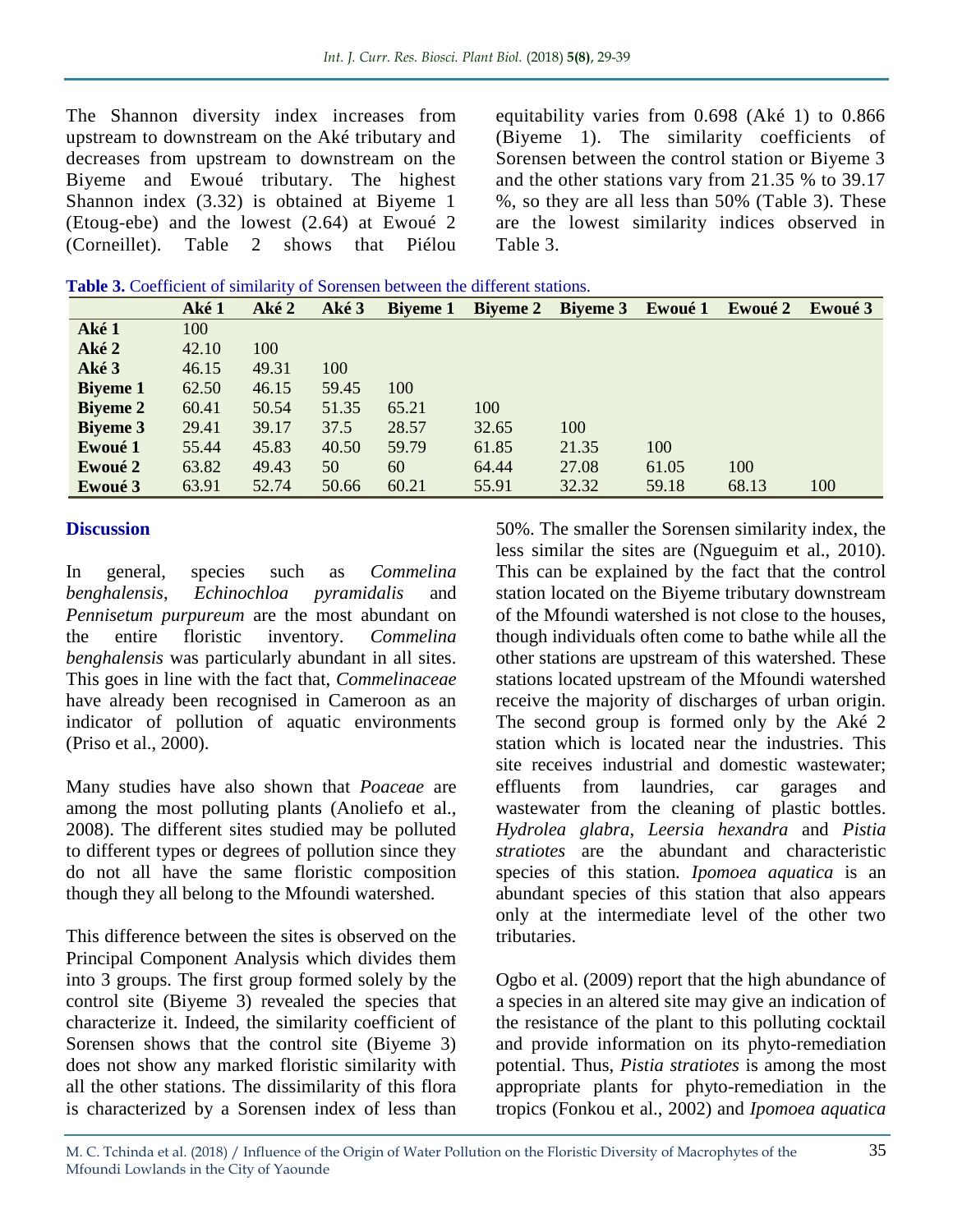is often used in combination with other plants (*Enydra fluctuans* and *Commelina nudiflora* ) in the treatment of wastewater (Nya et al., 2002). Fonkou et al. (2005) identified the presence of heavy metals (cadmium, copper, zinc, lead) in all the compartments of two fish ponds in Yaounde: water, sediments, but also plants (*Cyperus papyrus*, *Enydra fluctuans*, *Ipomoea aquatica* and *Echinochloa pyramidalis*). These plants have been tested in artificial swamps for sewage treatment. The third group consists of all the other stations. These sites receive domestic wastewater from small businesses and other various human activities including latrines-cannons that contaminate and degrade the quality of water. *Commelina benghalensis*, *Echinochloa pyramidalis* and *Pennisetum purpureum* are the species that thrive in these stations. Moreover, Diop (2010) has shown that interspecific competition can significantly influence the distribution of vegetation because if one species settles first, its growth and proliferation may inhibit the growth of another secondary arrival.

Barendregt and Bio (2003) believe that water, light, temperature and nitrates are the factors that influence macrophytic growth in small streams. The species richness decreases from upstream to downstream on the Aké and Ewoué tributaries. According to Ajeagah et al. (2006), there is a large impact of human activities and intensification of pollution from upstream to downstream of the Mfoundi watershed. All the waters upstream of the Mfoundi watershed cross a swampy area with its phyto-purifying character before arriving at the Biyeme 3 control station. The evolution of the species richness on the Biyeme tributary which is the reverse of that of Aké and Ewoué tributaries corroborate that of Priso et al. (2012) on the Kondi River in Douala as well as that of Dibong and Ndjouondo (2014) on the Kambo River in Douala. In all the stations studied, the Shannon diversity indices are between 2.64 and 3.32; equitability of Piélou is between 0.698 and 0.866. This means that all the stations are diversified and that a maximum of species participates in the recovery of the surface.

#### **Conclusion**

This study has highlighted pollution indicative plants in a few tributaries of the Mfoundi watershed in the city of Yaounde. *Commelina benghalensis*, *Echinochloa pyramidalis* and *Pennisetum purpureum* are the most abundant species in this polluted watershed. In addition to these species, *Hydrolea glabra*, *Ipomoea aquatica*, *Leersia hexandra* and *Pistia stratiotes* have characterized the sites receiving industrial pollution (mainly the Aké 2 site on the Aké tributary). On the other hand, the reference site furthest from this urban pollution is characterized by: *Costus afer*, *Mitragyna stipulosa*, *Nymphaea lotus*, *Rhynchospora corymbosa* and *Setaria megaphylla*. Abundant species in polluted sites can be tested in artificial swamps for sewage treatment.

### **Conflict of interest statement**

Authors declare that they have no conflict of interest.

#### **Acknowledgement**

The author thanks his supervisor for the training seminars and those colleagues from the Department of Plant Biology of the University of Yaounde 1 who have devoted their time to the realization of this work.

#### **References**

- Abossolo, S.A., Tchindjang, M., Mena, M.S., Batha, R.A.S., 2015. Analyse des précipitations annuelles à la station de Yaoundé de 1895 à 2006. Afrique Science 11(2), 183-194.
- Ajeagah, A.G., Njine, T., Foto, S.M., Nola, M., 2006. Assessment of *Cryptosporidium* ssp. oocysts in some urban water systems in Yaounde (Cameroon) Cameroon J. Exp. Biol. 2(1), 9-15.
- Ajeagah, G.A., Foto, S., Njine, T., 2012. Experimentation of immunofluorescence technology in the quantification of *Cryptosporidium* spp. and *Giardia* spp.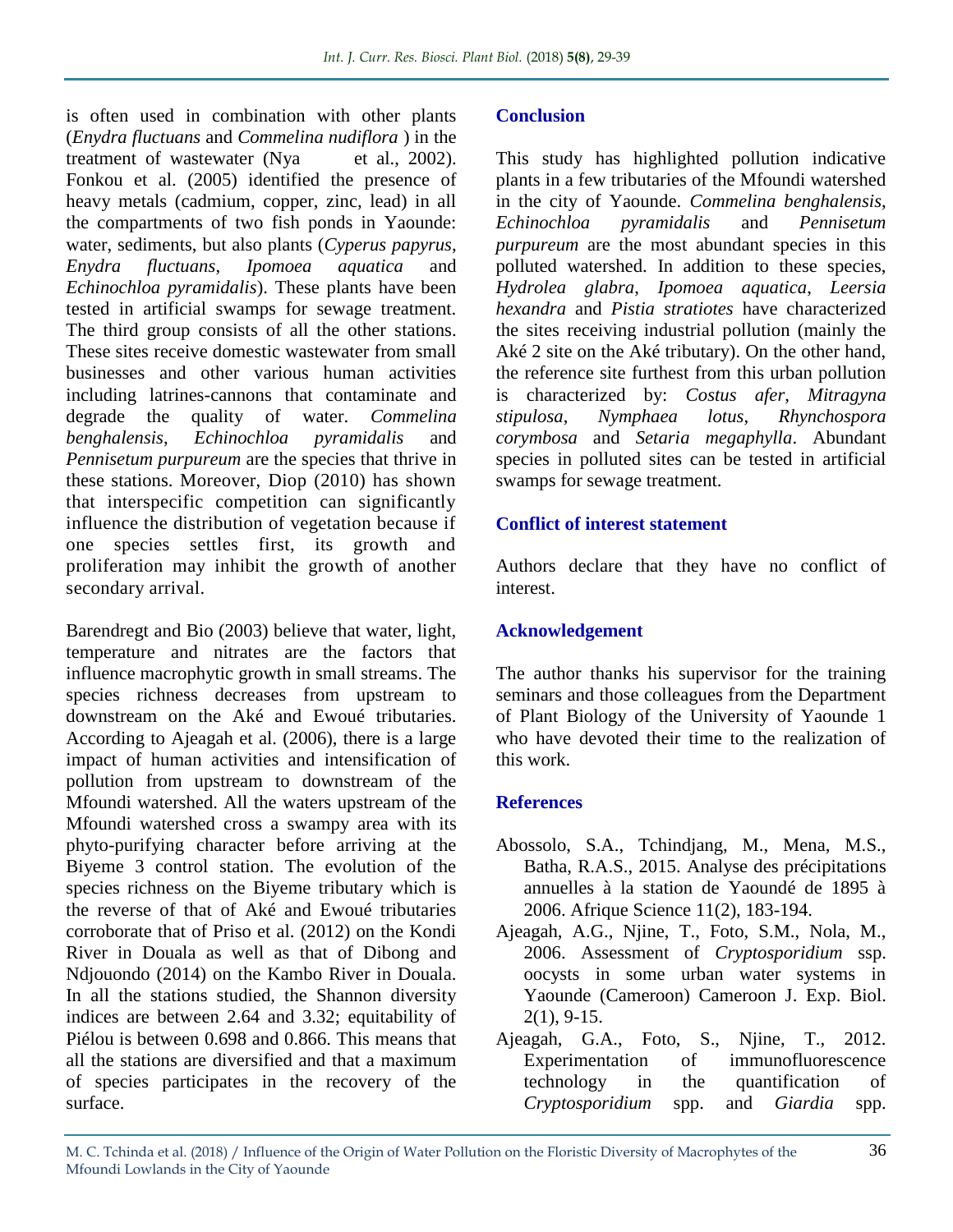(oocysts) in surface water in Yaounde Cameroon. Int. J. Biosci. 2(3), 28-39.

- Anoliefo, G.O., Ikhajiagbe, B., Okonokhua, B., Edegbai, B., Obasuyi, D.C., 2008. Metal tolerant species distribution and richness in and around the metal based industries: possible candidates for phytoremediation. Afr. J. Env. Sci. Technol. 2(11), 360-370.
- Anonyme, 2013. Etude pilote sur la pollution des eaux de surface et souterraines à Yaoundé et son impact sur la santé des populations riveraines (EPESS). Rapport technique, Institut National de la Statistique, Coopération Allemande, Institut Fédéral des Geosciences et des ressources naturelles (BGR).Yaoundé-Hanovre-Bonn. p. 227
- Barendregt, A., Bio, A.M.F., 2003. Relevant variables to predict macrophyte communities in running waters. Ecol. Model. 160 (3), 205-217.
- Beyene, A., Addis, T., Kifle, D., Legesse, W., Kloos, H., Triest, L., 2009. Comparative study of diatoms and macroinvertebrates as indicators of severe water pollution: Case study of the Kabena and Akaki rivers in Addis Ababa, Ethiopia. Ecol. Indic. 9, 381-392.
- Dibong, S.D., Ndjouondo, G.P., 2014. Inventaire et écologie des macrophytes aquatiques de la rivière Kambo à Douala (Cameroun). J. of Appli. Biosci. 80, 7147-7160.
- Diop, N.F., 2010. Intégration de la biodiversité d'eau douce dans le processus de développement en Afrique. Mobilisation de l'information et sites de démonstration. Projet de démonstration du bassin de fleuve Gambie. p. 48.
- Djuikom, E., Jugnia, L.B., Nola, M., Foto, S., Sikati, V., 2009. Physicochemical water quality of the Mfoundi River watershed at Yaounde, Cameroon, and its relevance to the distribution of bacterial indicators of faecal contamination. Water Sci. Technol. 60(11), 2841–2849.
- Djumyom, W.G.V., Matsodoum, N.P., Letah, N.W.A., Djocgoue, P.F., Kengne, I.M., 2016. Co-composting of sewage sludge and *Echinochloa pyramidalis* (Lam.) Hitchc. & Chase plant material from a constructed wetland system treating domestic wastewater in

Cameroon. Afr. J. E. Sci. and Technol. 10(9), 272-282.

- Ebang, D.M., Zébazé, S.H.T, Foto, S.M., Kemka, N., Nola, M., Boutin, C., Nguetsop, V.F., Djaouda, M., Njiné, T., 2012. Bioécologie des diatomées épilithiques de la rivière Mfoundi (Yaoundé, Cameroun): diversité, distribution spatiale et influence des pollutions organiques. Revue des sciences de l'eau. J. Water Sci. 25(3), 203-218.
- Feudjeu, D.P.I., 2012. Risques sanitaires et environnementaux du rejet des eaux usées au quartier NgoaEkellé à Yaoundé, Yaoundé: Ecole d'infirmiers, des techniciens médicosanitaires et du génie sanitaire.
- Fonkou, T., Agendia, P., Kengne, I.M., Amougou, A., Nya, J., 2002. Potentials of water lettuce (*Pistia stratiotes*) in domestic sewage. Treatment with macrophic lagoon systems in Cameroon. Proceeddings of Inter.Symp. on Env. Pollution Control and Waste Management, Tunis. P. 709-714.
- Fonkou, T., Agendia, P., Kengne, I., Amougou, A., Focho, D., Nya, J., Dongmo, F., 2005. Heavy metal concentrations in some biotic and abiotic components of the Olezoa wetland complex (Yaoundé-Cameroun, West Africa). Water Qual. Res. J. Canada. 40(4), 457-461.
- Fonkou, T., Fonteh, M.F., Djouss, K.M.B., Amougou, A., 2010. Performances des filtres plantés d'*Echinochloa pyramidalis* dans l'épuration des eaux usées de distillerie en Afrique subsaharienne. Tropicultura. 28(2), 69- 76.
- Foto, M.S., 1989. Etude de la pollution de deux cours d'eau à Yaoundé: L'Abiergue et le Mfoundi. Etudes physicochimiques et biologiques. Doctorate dissertation, University of Yaounde (Cameroon).
- Foto, M.S., Zébazé, T.S.H., Ajeagah, G.A, Nzieleu, T.G.J., Njiné, T., 2011. Ciliates community distribution and Saprobic evaluation of and urban hydrosystem: The Biyeme stream Cameroon (Central Africa). J. Appl. Biosci. 48, 3306-3315.
- Frontier, S.D., Pichod-Viale, A. Lepretre, D., Davoult, C., Luczak, 2008. Écosystèmes: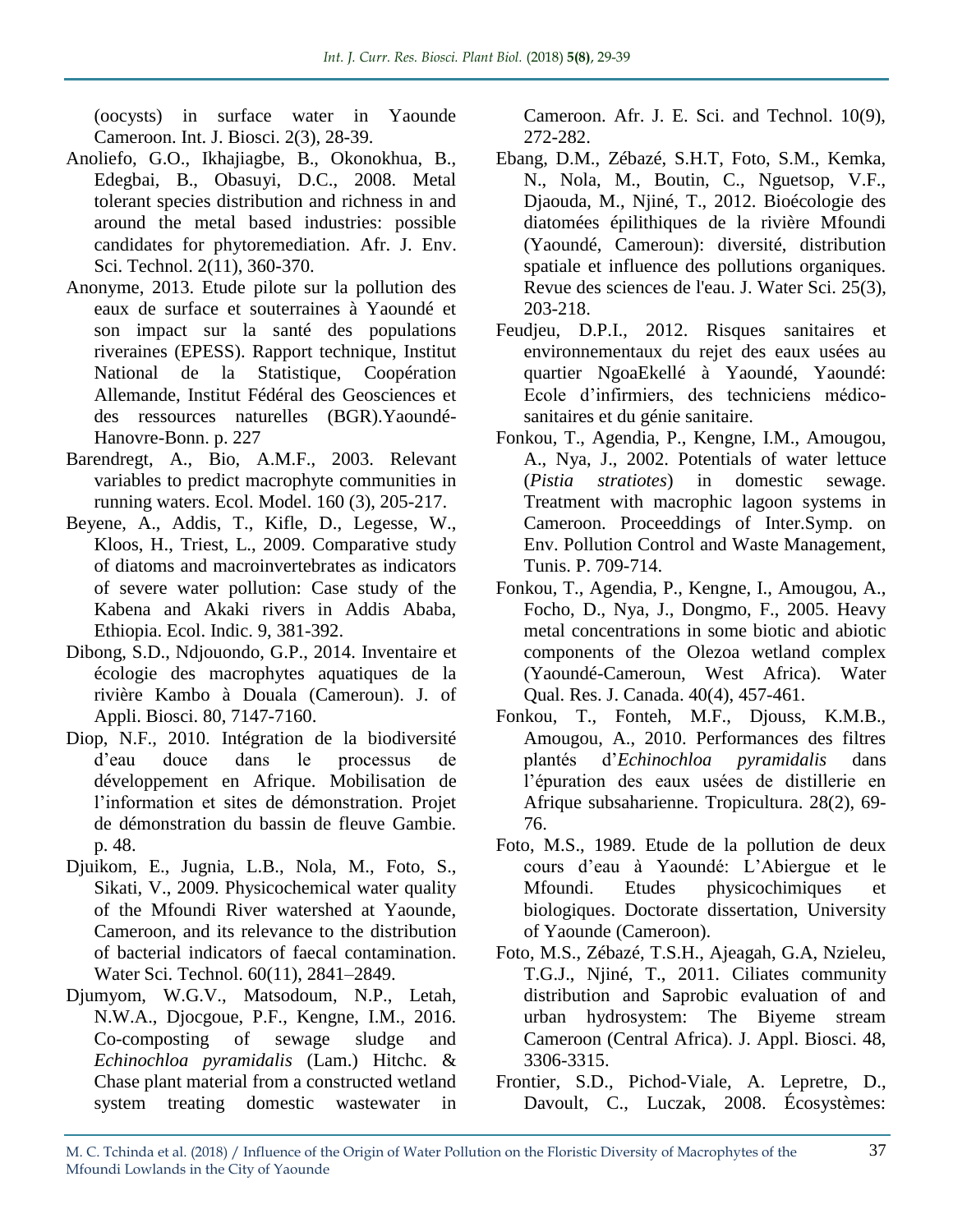structure, fonctionnement, évolution, 4e édition, Dunod, Paris. 558p.

- Jüttner, I.H., Rothfritz, S.J., Ormerod, 1996. Diatoms as indicators of river quality in the Nepalese Middle Hills with consideration of the effects of habitat-specific sampling. Fresh water Biol. 36, 475-486.
- Kemka, N., 2000. Evaluation du degré de trophie du lac municipal de Yaoundé: Etude du milieu, dynamique et structure du peuplement phytoplanctonique. Doctorate dissertation, University of Yaoundé I.
- Kindt, R., Coe, R., 2005. Tree diversity analysis. A manual and software for common statistical methods for ecological and biodiversity studies. Nairobi: world Agroforestry Center (ICRAF). p. 207.
- Kuitcha, D., Ndjama, J., Tita, A.M., Lienou, G., Kamgang, K.B.V., Ateba, B.H., Ekodeck, G.E., 2010. Bacterial contamination of water points of the upper Mfoundi watershed, Yaounde Cameroon. Afri. J. of Microbiol. Res. 4(7), 568- 574.
- Letouzey, R., 1985. Notice de la carte phytogéographique du Cameroun au 1/50000. Domaine de la forêt dense semi-décidue. IRA-Yaoundé et ICIV Toulouse. pp.76-85.
- Leutche, L.A.R., Fonteh, F.M., Ndam, N. J.R., 2009. La gestion intégrée des ressources en eau (GIRE) au Cameroun: Les préoccupations environnementales affectant la gestion des ressources en eau dans le bassin versant de Mefou. Mémoire de Master, Ingénieur des eaux, forêts et chasses, Département de Foresterie de la Faculté d'Agronomie et des Sciences Agricoles, Université de Dschang. p. 137.
- Masens, D.Y.B., 1997. Etude phytosociologique de la région de kikwit (Bandudu, Rép. Dem. du Congo).Thèse Université Libre de Bruxelles. p. 398.
- Market, B.A., Breure, A.M., Zechmeister, H.G., 2003. Definitions, strategies, and principles for bioindication (biomonitoring of the environment. In :Market B. A., Breure A. M., Zechmeister H.G. (Eds.), Bioindicators/ biomonitors (principles, assessment, concepts). Elsevier, Amsterdam. pp. 3-38.
- N'da, D.H., Adou, Y.C., Nguessan, K.E., Kone, M., Sagne, Y.C., 2008. Analyse de la diversité floristique du parc national de la Marahoué, Centre-Ouest de la Côte d'Ivoire. Afr. Sci. 4 (3), 552-557.
- Ngueguim, J.R., Zapfack, L., Youmbi, E., Riera, B., Onana, J., Foahom, B., Makombu, J.G., 2010. Floristic diversity under canopy in forest plantation of Mangombe-Edea (Cameroon). Biotechnol. Agr. Sociol. Env. 14 (1), 167-176.
- Niyitetegeka, D., 2001. Bioindicateurs et pathogènes bactériens des eaux du Mingoa et du lac municipal de Yaoundé: Conditions du milieu structures des peuplements, répartition spatiale et fluctuations temporelles. Doctorate dissertation, University of Yaounde I, Cameroon.
- Nougang, M.E, Nola, M., Ateba, B.H., Tamatcho, K.B.P., Noah, E.O.V., Moungang, L.M., 2011. Prevalence of pathogenic strains of Escherichia coli in urban streams in the equatorial region of Cameroon (central Africa). J. Appl. Biosci. 48, 3293-3305.
- Nya, J., Brissaud, F., Kengne, I.M., Drakides, C., Amougou, A., Atangana, E.R., Fonkou, T., Agendia, P.L., 2002. Traitement des eaux usées domestiques au Cameroun: Performances épuratoires comparées du lagunage à microphytes. Proceedings of International Symposium on Environmental Pollution Control and Waste Management. pp. 726-736.
- Ogbo, E.M., Zibigha, M., Odogu, G., 2009. The effect of crude oil on growth of the weed (*Paspalum scrobiculatum* L.). Phytoremediation potential of the plant. Afr. J. Env. Sci. Technol. 3(9), 229-233.
- Priso, R.J., Taffouo, V., Kenne, M., Amougou, A., De Sloover, J.R, 2000. A propos de l'utilisation des *Commelinaceae* comme indicateurs de la qualité des milieux aquatiques. Sci. Technol. Dev. 7(1), 4-11.
- Priso, R.J., Dibong, S.D., Tchinda, M.C., Taffouo, V., Din, N. Amougou, A., 2010. Impacts des eaux polluées sur la croissance, les teneurs en chlorophylles et substances organiques dans les feuilles de deux *Poaceae*. Int. J. Biol. Chem. Sci. 4(4), 1122-1129.